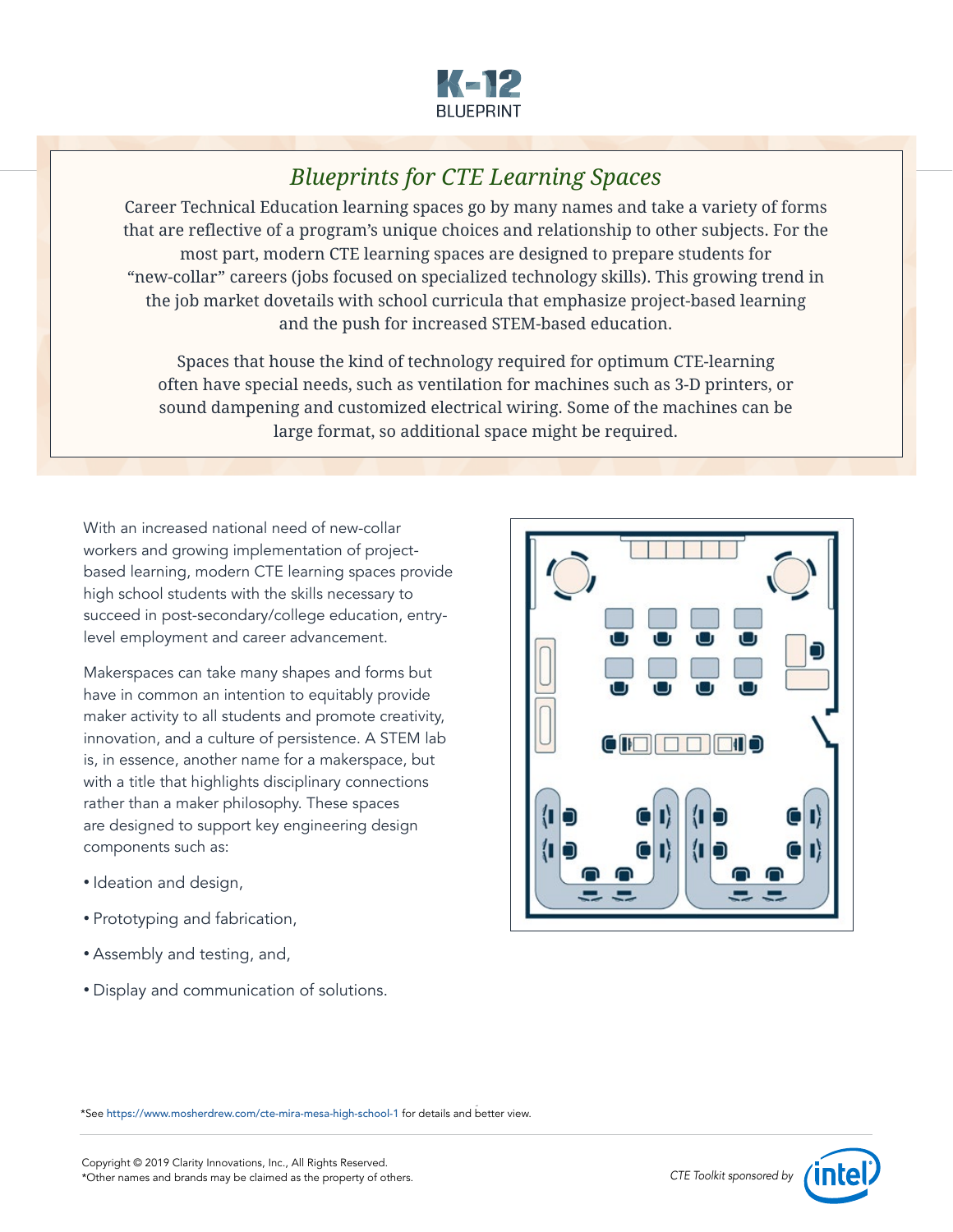

### CTE Learning Space

This example from the Mosher Drew architecture firm in California highlights some of key CTE Learning Space elements:

- Computer Areas
- Collaboration Spaces
- Maker Spaces
- Classroom Area
- Equipment Lab for 3D printing, CNC (Computer Numerical Control), etc.
- Storage
- Restrooms

While not every school district will have the means to build out such a space, this example can be used as a model to help schools see what is possible in creating a rich environment for 21st century learning.

### CAD Classroom

Students learning the principles of architecture and engineering typically use Computer-Aided Drafting (CAD) programs to increase understanding of drafting practices, working drawings, and construction techniques. They also help students to learn established standards or codes to prepare plans for presentation while mastering contemporary career skills.

A CAD space typically requires the following equipment:

- Printers
- Large format printers
- 3D printers
- Laser cutters
- Moveable workstations
- Design stations with two monitors each



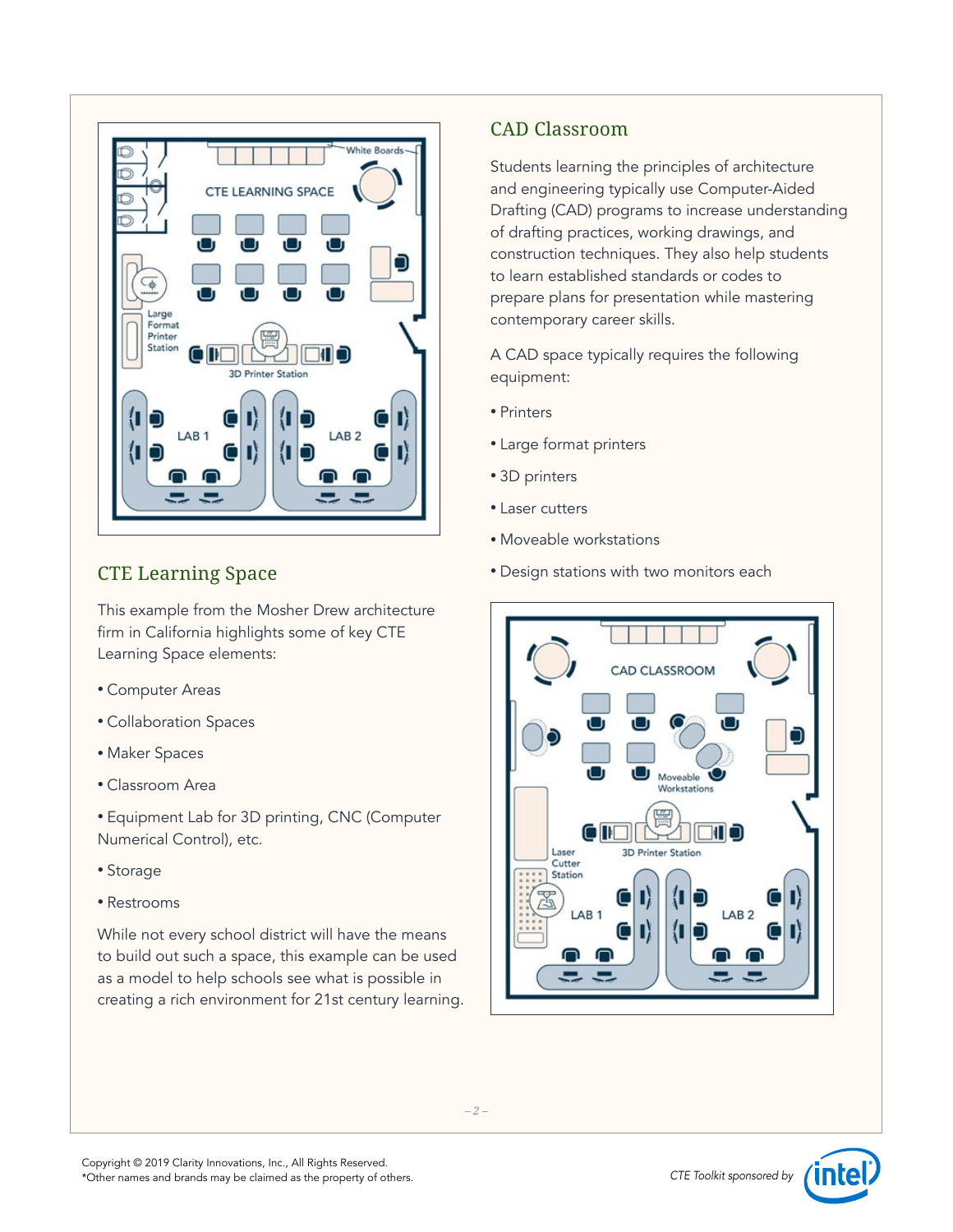## Coding Lab

Coding programs typically introduce students to a variety of computer languages including HTML, CSS, DNA, SQL and Javascript. Program projects may also include an introduction to mobile app development, remote server workflow, data queries, web development, and the production of datadriven applications.

Tables and workstations can be utilized in a conventional instructional setting (desks facing the teaching wall), or a more fluid seating arrangement for group discussion and project collaboration. Tools and equipment facilitate instruction and project development.

- Moveable workstations
- Design stations with two monitors each
- Robotics area
- Collaboration space
- 3D printers
- Large format printers





# Design Studio

Digital Design Labs should provide a comprehensive range of software and machines to realize innovative design ideas. Computer-controlled multi-axis devices can efficiently fabricate a variety of materials into complex and compound surfaces with a high degree of precision.

- High-performance graphic workstations with two monitors each
- Moveable workstations
- 3D printers
- Scanner
- Large wall-mounted presentation screens
- Laser cut machines
- CNC machines
- Adobe Creative Suite software
- Autodesk Building Design Suite
- Various software (V-Ray, CorelDRAW, Microsoft Office Professional, Rhinoceros 5.0, ACDsee 5.0, SketchUp, etc.)